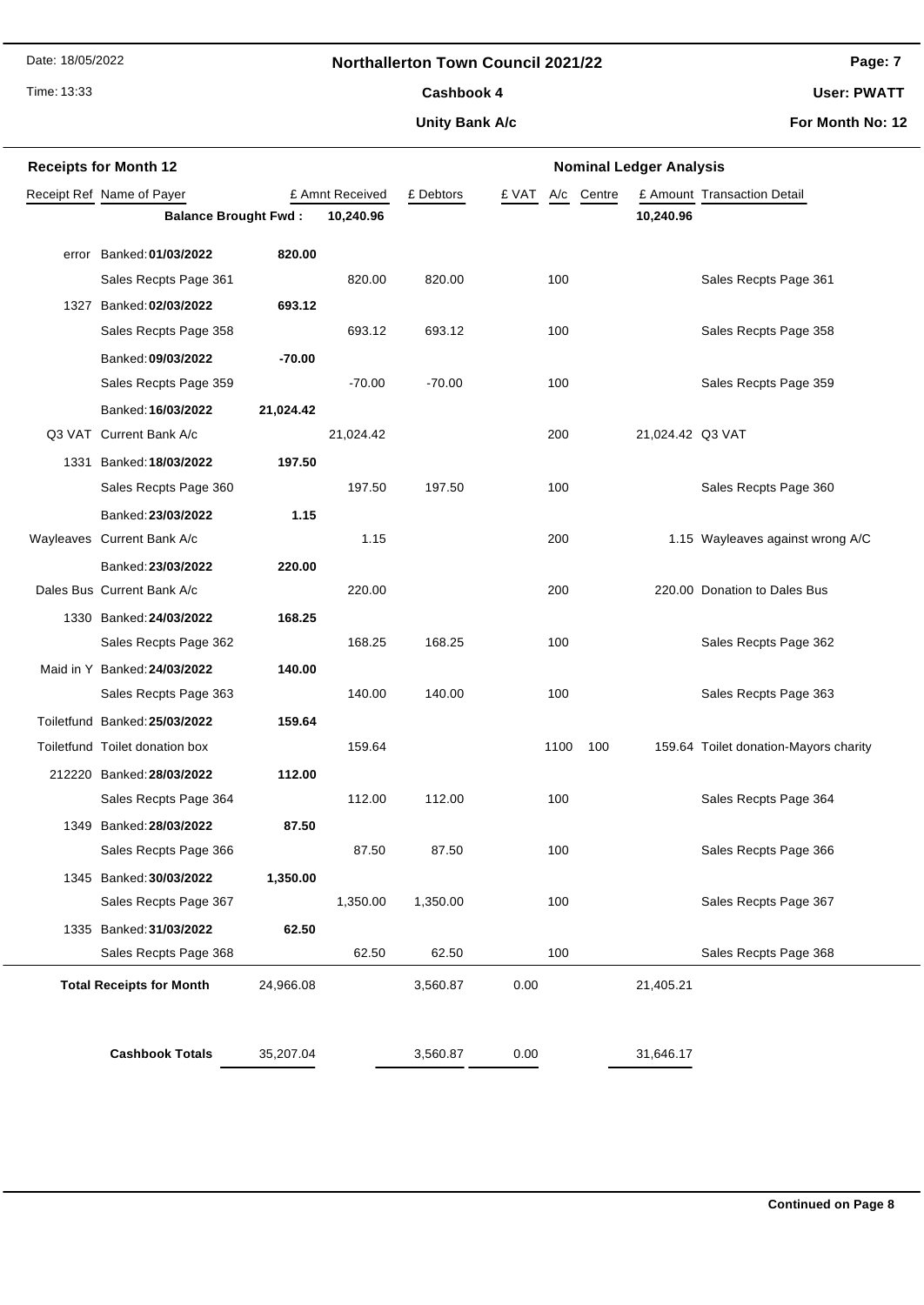## **Northallerton Town Council 2021/22**

Time: 13:33

## Cashbook 4

## **Unity Bank A/c**

**User: PWATT**

**For Month No: 12**

|                      | <b>Payments for Month 12</b>                 |                        | <b>Nominal Ledger Analysis</b> |             |       |            |  |  |                                       |  |
|----------------------|----------------------------------------------|------------------------|--------------------------------|-------------|-------|------------|--|--|---------------------------------------|--|
| Date                 | Payee Name                                   | Reference £ Total Amnt |                                | £ Creditors | £ VAT | A/c Centre |  |  | £ Amount Transaction Detail           |  |
|                      |                                              |                        |                                |             |       |            |  |  |                                       |  |
|                      | 13/12/2021 A Whitehead Associates Ltd        | 102604062              | 3,360.00                       | 3,360.00    |       | 500        |  |  | 2021 Tree Survey                      |  |
|                      | 22/02/2022 First Aid Skills & Training       | 931852638              | 300.00                         | 300.00      |       | 500        |  |  | 5 x first aid training                |  |
| 04/03/2022 Foxstitch |                                              | 105838401              | 240.86                         | 240.86      |       | 500        |  |  | Workwear for Paul Wade                |  |
|                      | 04/03/2022 H20-So-Clean                      | 732538668              | 125.00                         | 125.00      |       | 500        |  |  | Window cleaning                       |  |
|                      | 04/03/2022 British Telecommunications        | WM41843348             | 15.60                          | 15.60       |       | 500        |  |  | Line rental charges                   |  |
| 04/03/2022 RJ Farrow |                                              | 49137                  | 420.00                         | 420.00      |       | 500        |  |  | 1 X SKIP 23/02/22                     |  |
|                      | 04/03/2022 Clare Wilson Virtual Assistant    | 822221281              | 450.00                         | 450.00      |       | 500        |  |  | VA 010322-310322                      |  |
|                      | 04/03/2022 SHC Hire Centres                  | 15622817               | 853.95                         | 853.95      |       | 500        |  |  | Heater hire 100222-280222             |  |
|                      | 10/03/2022 Mr John Watt                      | 127                    | 200.00                         | 200.00      |       | 500        |  |  | Doors/closers/planing                 |  |
|                      | 11/03/2022 Northallerton BID Co Ltd          | AM09                   | 216.00                         | 216.00      |       | 500        |  |  | Community spirit award                |  |
|                      | 11/03/2022 Northgate Vehicle Hire            | 07101887               | 734.83                         | 734.83      |       | 500        |  |  | Lease hire -KP70 VPU                  |  |
|                      | 11/03/2022 Christmas Plus Ltd                | 4611                   | 3,462.00                       | 3,462.00    |       | 500        |  |  | Zetland clusterline lights 21         |  |
|                      | 11/03/2022 Braithwaite & Sons                | 18004                  | 634.91                         | 634.91      |       | 500        |  |  | Jubilee trees 2022                    |  |
|                      | 11/03/2022 Sam Turner & Sons Itd             | 157841959              | 1,178.79                       | 1,178.79    |       | 500        |  |  | spark p/air filter                    |  |
|                      | 18/03/2022 Classic Graphics                  | 665                    | 36.00                          | 36.00       |       | 500        |  |  | 2 X QUEENS JUB PLAQUES                |  |
|                      | 18/03/2022 Truly Scrumptious To Your         | 1393                   | 80.00                          | 80.00       |       | 500        |  |  | Cupcakes/bicuits jub tree             |  |
|                      | Door                                         |                        |                                |             |       |            |  |  | plan                                  |  |
|                      | 18/03/2022 Wicksteed Leisure Ltd             | 815579                 | 109.80                         | 109.80      |       | 500        |  |  | Shackle bolt/pins/bush                |  |
|                      | 18/03/2022 Hutton Flowers                    | Mary                   | 25.00                          | 25.00       |       | 500        |  |  | Flowers for Mary 100th                |  |
|                      |                                              |                        |                                |             |       |            |  |  | Birthda                               |  |
|                      | 18/03/2022 The National Allotment Society    | 15778207               | 67.00                          | 67.00       |       | 500        |  |  | Memberships                           |  |
|                      | 23/03/2022 TotalEnergies Gas & Power         | 3005080353             | 1,119.50                       | 1,119.50    |       | 500        |  |  | TH Base-011221-280222-                |  |
|                      |                                              |                        |                                |             |       |            |  |  | elec                                  |  |
|                      | 23/03/2022 PWLB Loans Board                  | 2 X LOANS              | 3,131.12                       | 3,131.12    |       | 500        |  |  | 2 x repayments see No                 |  |
|                      |                                              |                        |                                |             |       |            |  |  | above                                 |  |
|                      | 23/03/2022 TotalEnergies Gas & Power         | 230322                 | 72.93                          | 72.93       |       | 500        |  |  | 011221-280222 Church                  |  |
|                      | 24/03/2022 Avensure Ltd                      | 240919                 | 297.94<br>220.00               | 297.94      |       | 500        |  |  | HR contract March 2022                |  |
|                      | 24/03/2022 Current Bank A/c                  | transfer               |                                |             |       | 200        |  |  | 220.00 Dalesbus donation              |  |
|                      | 24/03/2022 Current Bank A/c                  | transfer               | 220.00                         |             |       | 200        |  |  | 220.00 Dalesbus donation              |  |
|                      | 25/03/2022 SHC Hire Centres                  | 8400/8401              | 65.69                          | 65.69       |       | 500        |  |  | <b>Heaters for Town hall</b>          |  |
| 25/03/2022 Screwfix  |                                              | 1236901568             | 89.90                          | 89.90       |       | 500        |  |  | Overhead door closers                 |  |
|                      | 25/03/2022 Clare Wilson Virtual Assistant    | 216                    | 450.00                         | 450.00      |       | 500        |  |  | VR 010422-300422                      |  |
|                      | 25/03/2022 CMA Robson - Clerk                | Flags                  | 10.47                          | 10.47       |       | 500        |  |  | 1 x Ukraine Flag 1/2 Del<br>cost      |  |
|                      | 25/03/2022 TW Johnson Ltd                    | 1320-1323              | 2,769.85                       | 2,769.85    |       | 500        |  |  | correct electrics                     |  |
|                      |                                              |                        |                                |             |       |            |  |  | churchyard                            |  |
|                      | 25/03/2022 Yorkshire Local Councils          | 1281-2122              | 40.00                          | 40.00       |       | 500        |  |  | Conference 250322 Alex                |  |
|                      | Assoc<br>29/03/2022 Hambleton Foodshare      | TRANSFER               | 159.64                         |             |       | 4960 100   |  |  | 159.64 Mayors charity-toilet fund     |  |
| 29/03/2022 Printroom |                                              | 602698533              | 60.00                          | 60.00       |       | 500        |  |  | 3 X PO books                          |  |
|                      |                                              |                        |                                |             |       |            |  |  |                                       |  |
|                      | 29/03/2022 Yorkshire Local Councils<br>Assoc | 652257619              | 22.50                          | 22.50       |       | 500        |  |  | Phil E -allot fac/H&S 040821          |  |
|                      | 29/03/2022 Jewson Ltd                        | 900036313              | 91.20                          | 91.20       |       | 500        |  |  | 1 x dolomite                          |  |
|                      | 31/03/2022 Unity Trust Bank                  | <b>CHRG</b>            | 4.20                           |             |       | 4110 100   |  |  | 4.20 Manual credit Handling<br>charge |  |
|                      | 31/03/2022 Unity Trust Bank                  | <b>CHRG</b>            | 42.30                          |             |       | 4110 100   |  |  | 42.30 Service charge                  |  |